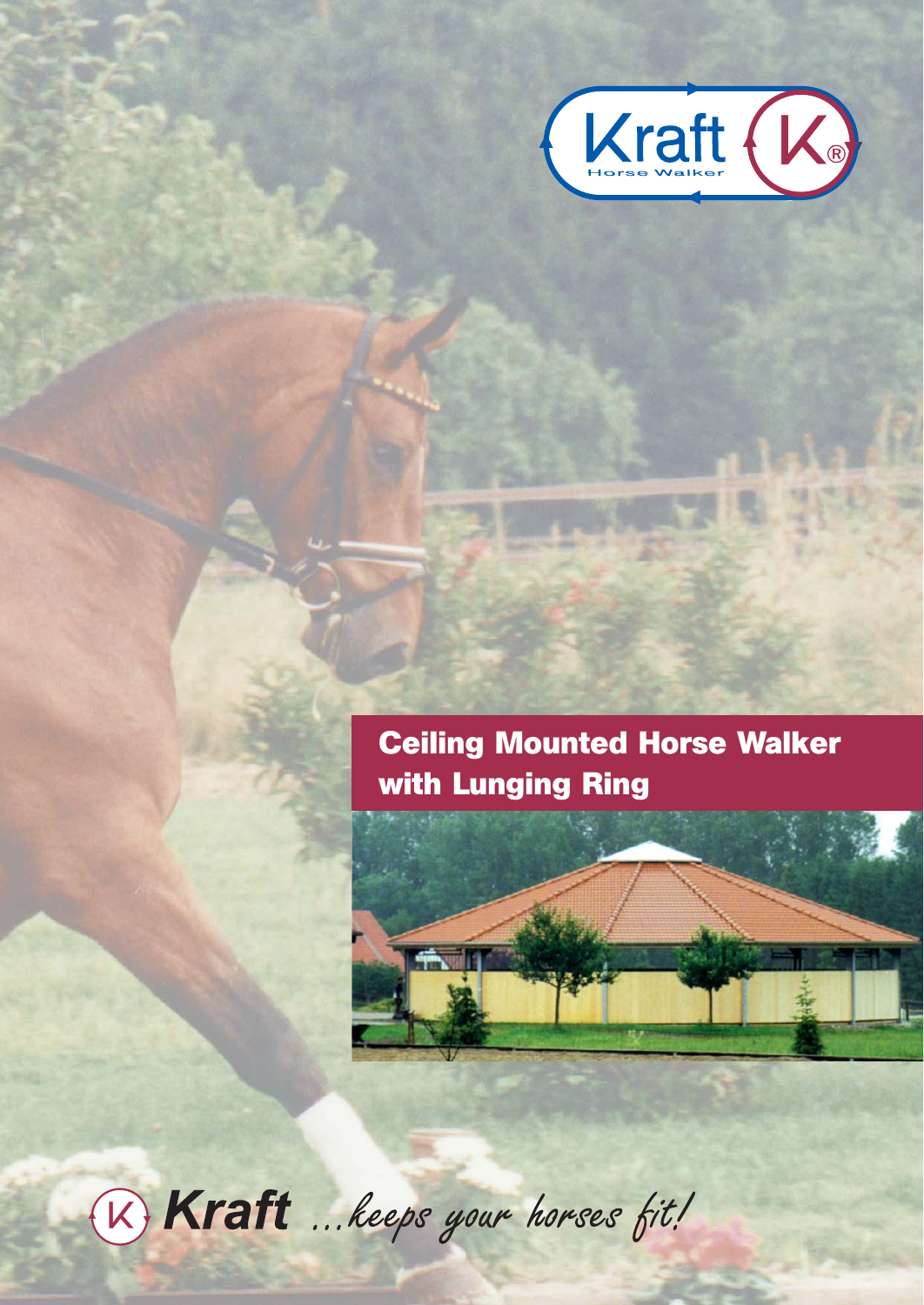Horses love roaming. In their natural environment they will cover up to 50 kilometers daily in search for food.

The health and vitality of a horse is linked directly to the amount of exercise it gets.

The ceiling mounted walker contains a spacious inner area that is very suitable for lunging.

The complete roof allows for year-round use of the lunging pen and walker.

 $\partial \theta$  Kraft …*keeps your horses fit.* $\ell$  - from walk to gallop.



#### **Ceiling Mounted Horse Walker with lunging ring**

#### Standard of Performance

- Planning, structural engineering, design, building permits, timely installation as well as concrete foundations, turnkey construction  $(X)$
- 3 varieties of rotating gates (see technical spec sheet number 1)  $\Omega$
- Various control panel configurations (see technical spec sheet number 2) ®
- Optional irrigation system (see technical spec sheet number 3)  $\mathcal{R}$
- 5 varieties of roofing materials (see technical spec sheet number 4)  $(X)$
- Traditional hinged or sliding gates ® (see technical spec sheet number 5)
- Covered entry with flat or ridged roof (see technical spec sheet number 6)  $\mathcal{R}$
- Various fence styles (see page 3) ®
- For 4 10 horses, 12 40 Meter diameters ®
- Industrial belt drive, low maintenance and quiet  $\mathcal{R}$
- Simple operation, sturdy construction and high safety standards  $({\mathsf k})$
- All products can be custom designed according to client needs. Optional self-installation available  $\mathcal{R}$

#### **Title photo:**

Anjou vof Auftritt from Kessy. Breeder: The Kraft Family



#### *Ceiling Mounted Walker, ground plan*



*Ceiling Mounted Walker, Cross Section*





*Ceiling Mounted Walker, round, open inner area for lunging*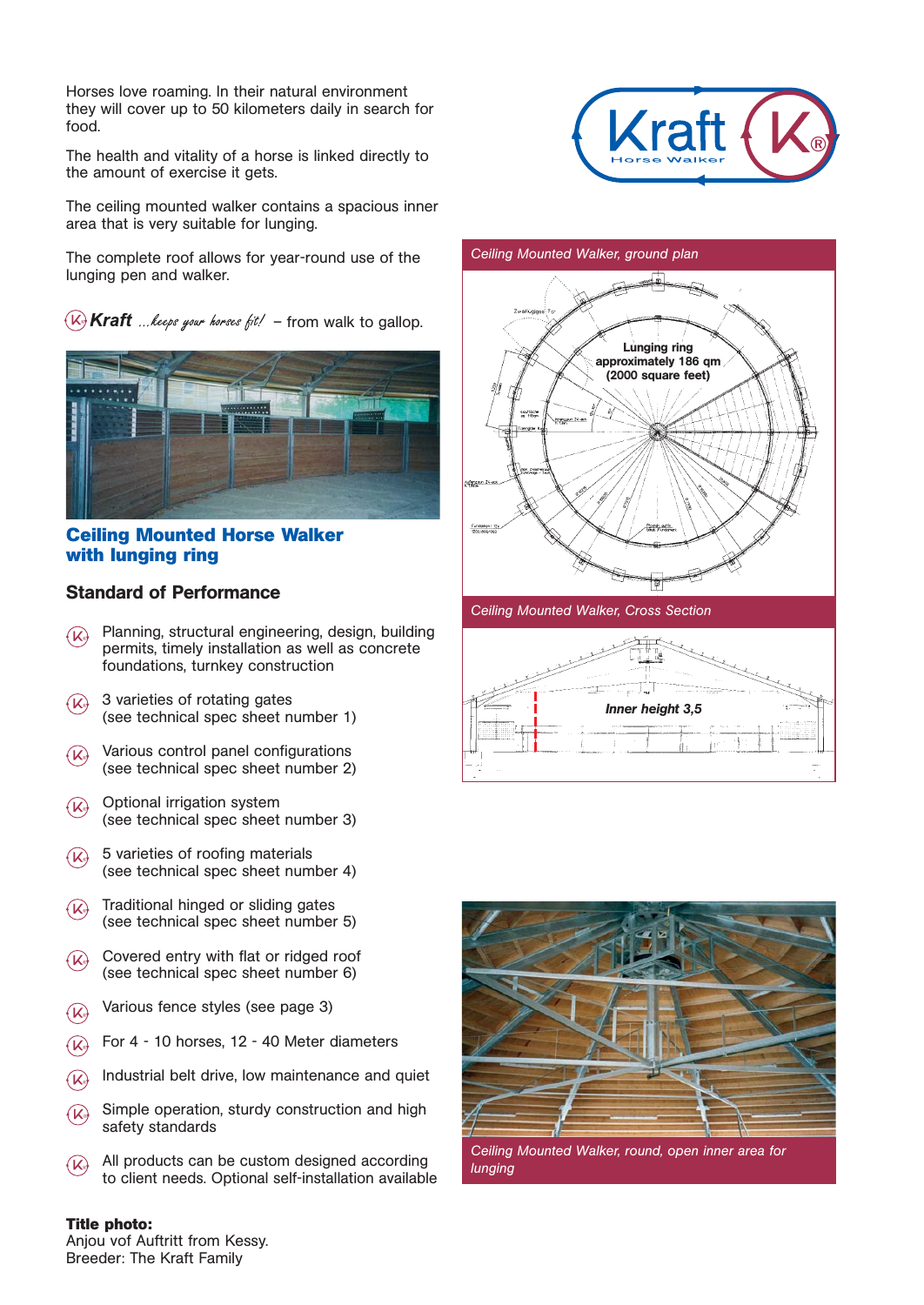## **Sample of Fence Varieties**

The inner and outer fences are important functional components of every horse walker and also affect the safety of both horse and rider.

Kraft Ceiling Mounted Walkers with lunging ring are designed with 12 columns (12-sided) and the inner and outer fences are 24-sided which creates a nearly round fence structure.

## *Fence Type H*

 $\blacktriangleright$  as Type I below, but with spruce boards

#### *Fence Type I*

- $\triangleright$  horizontal hard wood boards, 40 mm (1.5") thick
- solid up to 2 Meters (6.5"), with top bite guard
- with middle post to create 24 sides





## *Fence Type J*

as Type K below, but with spruce boards

## *Fence Type K*

- horizontal hard wood boards, 40 mm (1.5") thick
- solid up to  $1.5$  Meters  $(5')$
- from 1.5 Meters  $(5')$  to 2 Meters  $(6.5')$  with galvanized framed pipe or welded wire
- with middle post to create 24 sides



## *Fence Type L*

- ▶ double sided wall, outside is 12-sided board and batten
- solid up to 2 Meters (6.5')
- inside is 24-sided 32 mm  $(1.25)$  tongue and grove boards



# *Inside Fences*

## *Panel Fence Type A*

- ▶ QR 50/3 galvanized panel fence
- $\triangleright$  solid up to 1.5 Meters (5') with hard wood boards

# *Panel Fence Type B*

- **QR 40/3 galvanized panel fence**
- $\triangleright$  solid up to 1.5 Meters (5') with spruce boards
- tongue and grove, planed, pressure treated
- from 1.5 Meters (5') to 2 Meters (6') with galvanized pipe or welded wire